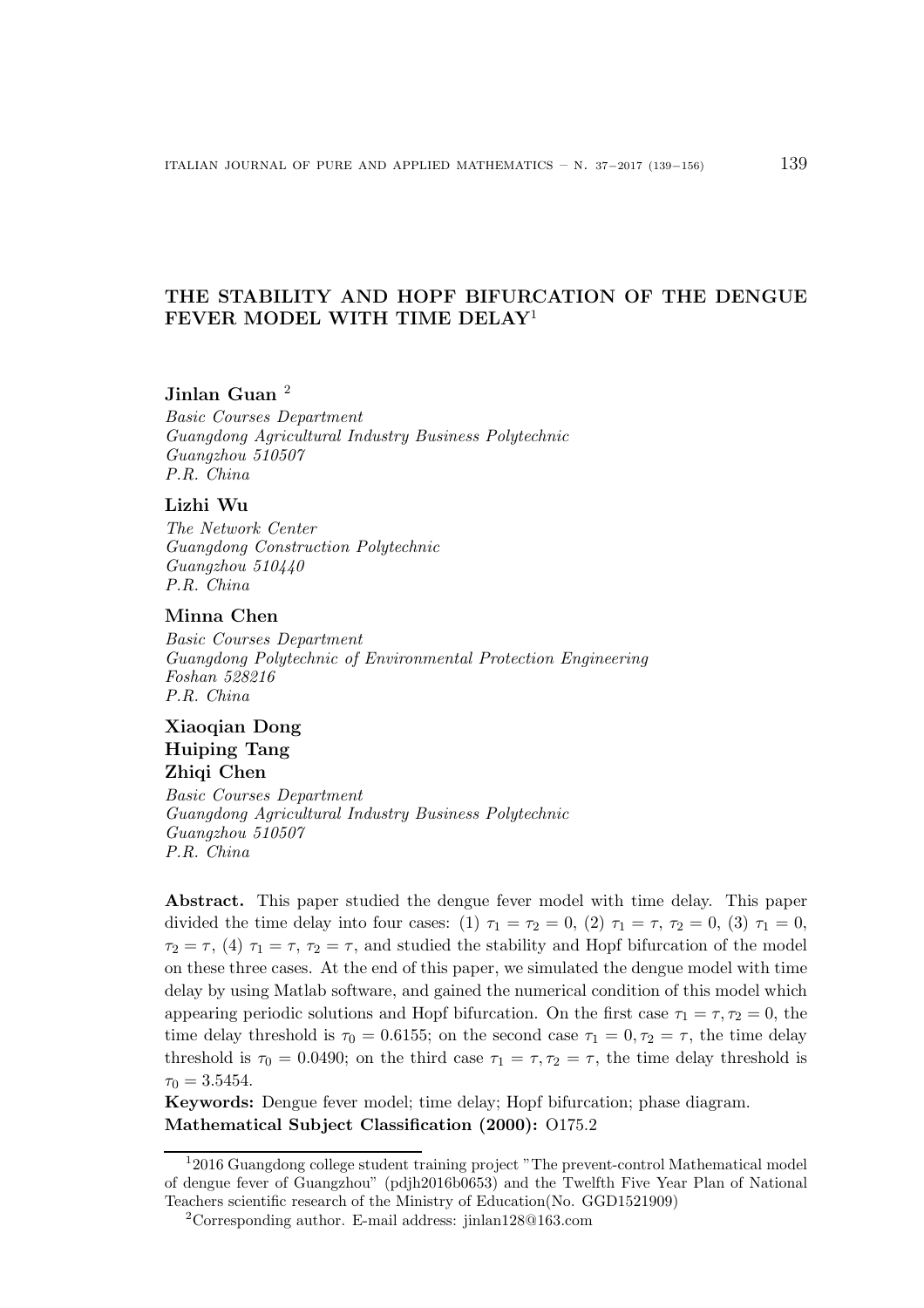#### 1. Introduction

Dengue fever and dengue hemorrhagic fever is a kind of acute mosquito borne infectious diseases spread rapidly around the globe. It is one of the most serious diseases infecting humans[1]. It has the characteristics of spreading rapidly and high incidence which can cause large scale epidemic in an area. According to WHO estimates, it has the risk of 25 billion people suffering from the dengue fever, and 5000 million to 1 billion people infect dengue fever. There are 50 million dengue fever hospitalization, of which 2 million died from dengue fever and dengue shock syndrome. Dengue fever has been a threat to 1/3 of the world population's health and safety[2].

Dengue is transmitted to humans through the bite of infected Aedes aegypti and A. albopictus mosquitoes. It is understood that four closely related serotypes of DENV exist-DENV-1, DENV-2, DENV-3 and DENV-4 and these four serotypes cause infections of varying severity in humans [1]-[2]. The infected individual usually suffers from acute febrile illness called Dengue Fever (DF) which is cleared by a complex immune response in a short time of approximately 7 days after onset of fever. We note that, though there is a huge effort going on to develop an effective vaccine against dengue infections, commercial dengue vaccines are not yet available [3]-[7]. In this context, it is important to understand the biological mechanisms and dynamical processes involved during this infection. Also these complex non-linear biological processes lead to dynamic models that are interesting for their varied and rich dynamics. The epidemiology of dengue in different populations have been studied previously using improved or extended versions of the basic SIR model [8]-[16].

At present, people put forward various kinds of dengue fever model, for example, the SEIRS model considering the effects of using pesticides on dengue fever epidemic [17]; the population model only consider a virus and assume the number of susceptible people and patients is constant [18]; the model with the exponential growth population and constant infection rate [19]; the model with two kinds of serum virus and variable population [20].

So far, there is few research in dengue fever model considering time delay. The time delay plays a very important role on studying the dynamics of dengue virus transmission behavior. It explains the dynamics behavior of sick people "susceptible people" the carrying-virus aedes mosquitoes and the no-carryingvirus aedes mosquitoes from the angle of mathematics, which can help people understand the spread of dengue fever model law better, so as to control the spread of dengue virus better.

#### 2. The dengue fever model with time delay

Let  $S_1(t)$ ,  $I_1(t)$ ,  $R_1(t)$ ,  $S_2(t)$ ,  $I_2(t)$  represents the number of susceptible people, patient, remove people, no-viruses-carrying mosquitoes, viruses-carrying mosquitoes at time t. In reference  $[21]$ , Tewa et.al study the following dengue fever model: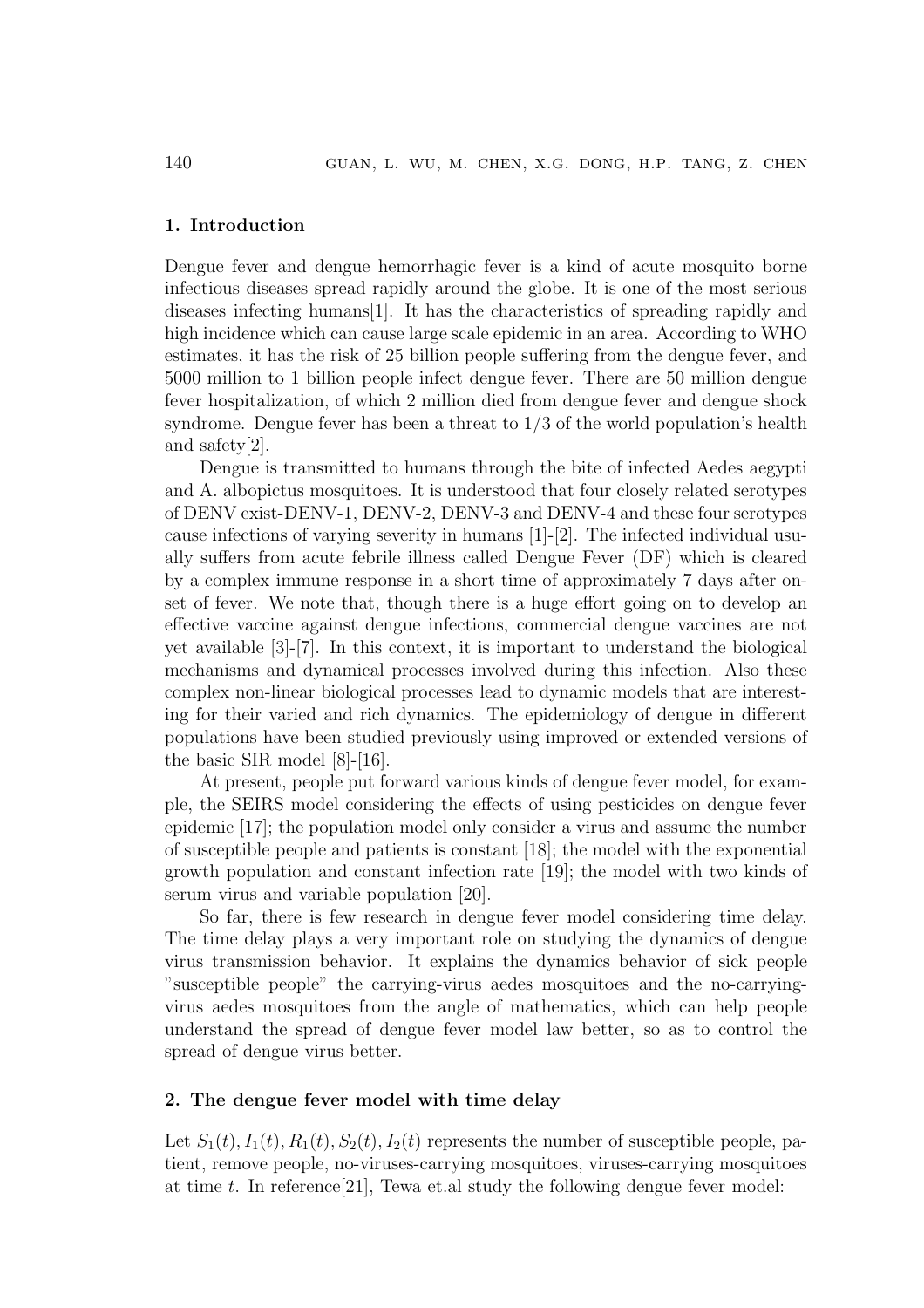(1)  
\n
$$
\begin{cases}\nS_1' = \mu_1 N_1 - \frac{b\beta_1}{N_1 + m} S_1 I_2 - \mu_1 S_1, \\
I_1' = \frac{b\beta_1}{N_1 + m} S_1 I_2 - (\mu_1 + \gamma_1) I_1, \\
R_1' = \gamma_1 I_1 - \mu_1 R_1, \\
S_2' = A - \frac{b\beta_1}{N_1 + m} S_2 I_1 - \mu_2 S_2, \\
I_2' = \frac{b\beta_1}{N_1 + m} S_2 I_1 - \mu_2 I_2 N_1 = S_1 + R_1 + I_1.\n\end{cases}
$$

The definition of the parameters can refer to reference [1].

On the basis of system (1), Ding Deqiong from Harbin Institute of Technology of China made some improvements, he study the following dengue fever model [22]:

(2)  
\n
$$
\begin{cases}\nS_1' = \mu_1 N_1 - \beta_1 S_1 I_2 - \mu_1 S_1, \\
I_1' = \beta_1 S_1 I_2 - (\mu_1 + \gamma_1) I_1, \\
R_1' = \gamma_1 I_1 - \mu_1 R_1, \\
S_2' = A - \beta_2 S_2 I_1 - \mu_2 S_2, \\
I_2' = \beta_2 S_2 I_1 - \mu_2 I_2 N_1 = S_1 + R_1 + I_1.\n\end{cases}
$$

In this paper, on the basis of system (2), we make some improvements, we consider the effect of time delay to the dengue fever. The equations describing the model are given by:

(3)  

$$
\begin{cases}\nS_1' = \mu_1 N_1(t) - \beta_1 S_1(t) I_2(t) - \mu_1 S_1(t), \\
I_1' = \beta_1 S_1(t) I_2(t - \tau_1) - (\mu_1 + \gamma_1) I_1(t), \\
R_1' = \gamma_1 I_1(t) - \mu_1 R(t), \\
S_2' = A - \beta_2 S_2(t) I_1(t) - \mu_2 S_2(t), \\
I_2' = \beta_2 S_2(t) I_1(t - \tau_2) - \mu_2 I_2(t), \\
N_1(t) = S_1(t) + R(t) + I_1(t).\n\end{cases}
$$

As we can see, in system (3), the variable R is not explicit in the first two equations and the last two equations, so system (3) can be simplified to be the following system

(4)  
\n
$$
\begin{cases}\nS_1' = \mu_1 N_1(t) - \beta_1 S_1(t) I_2(t) - \mu_1 S_1(t), \\
I_1' = \beta_1 S_1(t) I_2(t - \tau_1) - (\mu_1 + \gamma_1) I_1(t), \\
S_2' = A - \beta_2 S_2(t) I_1(t) - \mu_2 S_2(t), \\
I_2' = \beta_2 S_2(t) I_1(t - \tau_2) - \mu_2 I_2(t), \\
N_1(t) = S_1(t) + I_1(t).\n\end{cases}
$$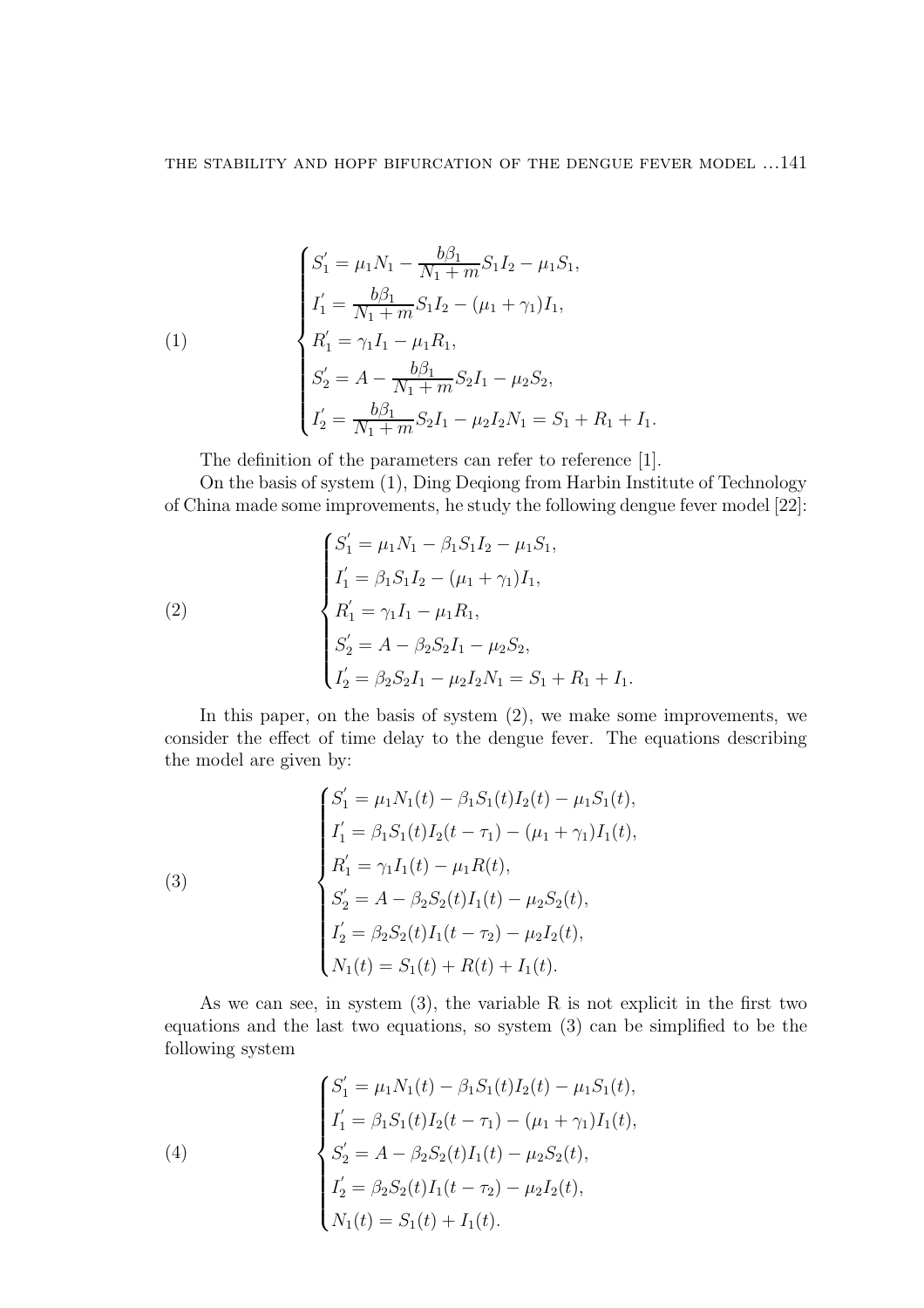where  $\mu_1$  and  $\mu_2$  represents the death date of human and mosquito respectively,  $S_1(t)$ ,  $I_1(t)$ ,  $S_2(t)$ ,  $I_2(t)$  represents the number of susceptible patient, no-virusescarrying mosquitoes, viruses-carrying mosquitoes at time t.  $N_1(t)$  is the total population at time t,  $\beta_1$  represents the infectious rate of the viruses-carrying mosquitoes to the susceptible,  $\beta_2$  represents the infectious rate of the patient to the no-viruses-carrying mosquitoes,  $\gamma_1$  represents the recovery rate of the patient, A represents the new rate of mosquitoes,  $\tau_1$  and  $\tau_2$  represent the rehabilitees immune period and incubation period to the diease respectively.

Define the basic reproductive ratio as follows:

$$
R_0 = \frac{\beta_1 \beta_2 N_1 A}{\mu_2^2 (\mu_1 + \gamma_1)}.
$$

Define the closed region:

$$
D = \left\{ (S_1, I_1, S_2, I_2) \in R_+^4 : S_1 \le N_1, S_1 + I_1 \le N_1, S_2 \le \frac{A}{\mu_2}, S_2 + I_2 \le \frac{A}{\mu_2} \right\}.
$$

As the same as reference [1], region  $D$  is a positive invariant set. This paper will study the dynamical behavior of system  $(4)$  on the closed region D. The dynamical behavior of R can be determined by the third equation of the system(3).

Obviously, for all non negative parameters, system (4) has no-disease equilibrium point  $E_1^*$  $\Lambda^*_1(S_1,I_1,S_2,I_2)=\Bigl(N_1,0,\frac{A}{\mu_2}\Bigr)$  $\left(\frac{A}{\mu_2},0\right)$ . When the basic reproductive ratio  $R_0 > 1$ , the system has the only endemic equilibrium  $E_1^*(\bar{S}_1, \bar{I}_1, \bar{S}_2, \bar{I}_2)$ , where

$$
\begin{cases}\n\bar{S}_1 = \frac{\mu_1 N_1}{\beta_1 \bar{I}_2 + \mu_1}, \\
\bar{I}_1 = \frac{\mu_1 \mu_2^2 (R_0 - 1)}{\beta_2 (\beta_1 A + \mu_1 \mu_2)}, \\
\bar{S}_2 = \frac{A}{\beta_2 \bar{I}_1 + \mu_2}, \\
\bar{S}_1 = \frac{\beta_2 \bar{S}_2 \bar{I}_1}{\mu_2}.\n\end{cases}
$$

,

Do the transform as follow:

(5) 
$$
\begin{cases} U_1(t) = S_1(t) - \bar{S}_1, \\ U_2(t) = I_1(t) - \bar{I}_1, \\ V_1(t) = S_2(t) - \bar{S}_2, \\ V_2(t) = I_2(t) - \bar{I}_2. \end{cases}
$$

then system (4) comes to be:

(6) 
$$
\begin{cases}\nU_1' = -(\beta_1 \bar{I}_2 + \mu_1)U_1(t) - \beta_1 \bar{S}_1 V_2(t) - \beta_1 U_1(t) V_2(t), \\
V_1' = -\beta_2 \bar{S}_2 U_2(t) - (\beta_2 \bar{I}_1 + \mu_2) V_1(t) - \beta_2 V_1(t) U_2(t), \\
U_2' = \beta_1 \bar{S}_1 V_2(t - \tau_1) + \beta_1 U_1(t) V_2(t - \tau_1) - \beta_1 \bar{I}_2 U_1(t) - (\mu_1 + \gamma_1) U_2(t), \\
V_2' = \beta_2 \bar{S}_2 U_2(t - \tau_2) + \beta_2 V_1(t) U_2(t - \tau_2) + \beta_2 \bar{I}_1 V_1(t) - \mu_2 V_2(t).\n\end{cases}
$$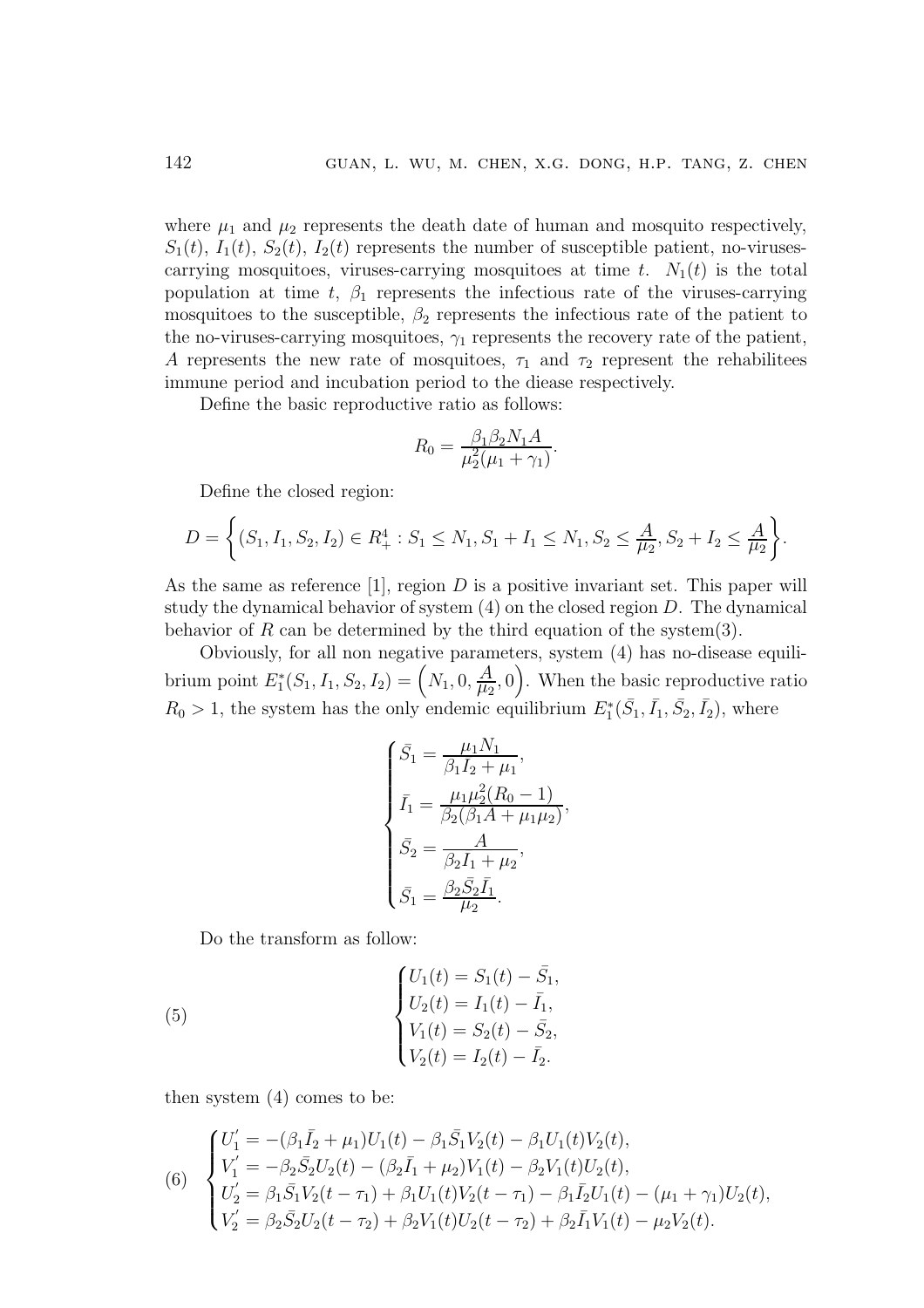Obviously, the origin point  $(0, 0, 0, 0)$  is the equilibrium point of system  $(6)$ , linearizing the system, we gain the following system:

(7) 
$$
\begin{cases}\nU'_1 = -(\beta_1 \bar{I}_2 + \mu_1) U_1(t) - \beta_1 \bar{S}_1 V_2(t), \\
V'_1 = -\beta_2 \bar{S}_2 U_2(t) - (\beta_2 \bar{I}_1 + \mu_2) V_1(t), \\
U'_2 = \beta_1 \bar{S}_1 V_2(t - \tau_1) - \beta_1 \bar{I}_2 U_1(t) - (\mu_1 + \gamma_1) U_2(t), \\
V'_2 = \beta_2 \bar{S}_2 U_2(t - \tau_2) + \beta_2 \bar{I}_1 V_1(t) - \mu_2 V_2(t).\n\end{cases}
$$

Let

$$
\mathbf{X(t)} = (U_1(t), U_2(t), V_1(t), V_2(t))^T,
$$
  
\n
$$
\mathbf{X(t - \tau_1)} = (U_1(t - \tau_1), U_2(t - \tau_1), V_1(t - \tau_1), V_2(t - \tau_1))^T,
$$
  
\n
$$
\mathbf{X(t - \tau_2)} = (U_1(t - \tau_2), U_2(t - \tau_2), V_1(t - \tau_2), V_2(t - \tau_2))^T,
$$

and let

$$
\dot{\mathbf{X}}(\mathbf{t}) = (U'_1, V'_1, U'_2, V'_2)^T.
$$

The coefficient matrix of linear system is

$$
\mathbf{A_0} = \begin{pmatrix}\n-(\beta_1 \bar{I}_2 + \mu_1) & 0 & 0 & -\beta_1 \bar{S}_1 \\
-\beta_1 \bar{I}_2 & -(\mu_1 + \gamma_1) & 0 & 0 \\
0 & -\beta_2 \bar{S}_2 & -(\beta_2 \bar{I}_1 + \mu_2) & 0 \\
0 & 0 & \beta_2 \bar{I}_1 & -\mu_2\n\end{pmatrix},
$$
\n
$$
\mathbf{A_1} = \begin{pmatrix}\n0 & 0 & 0 & 0 \\
0 & 0 & 0 & \beta_1 \bar{S}_1 \\
0 & 0 & 0 & 0 \\
0 & 0 & 0 & 0 \\
0 & 0 & 0 & 0\n\end{pmatrix},
$$
\n
$$
\mathbf{A_2} = \begin{pmatrix}\n0 & 0 & 0 & 0 \\
0 & 0 & 0 & 0 \\
0 & 0 & 0 & 0 \\
0 & \beta_2 \bar{S}_2 & 0 & 0\n\end{pmatrix}.
$$

Then system (7) becomes

(8) 
$$
\dot{X}(t) = A_0 X(t) + A_1 X(t - \tau_1) + A_2 X(t - \tau_2).
$$

The characteristic equation corresponding to equation (8) is:

$$
\begin{aligned}\n\mathbf{P}(\lambda, \tau_1, \tau_2) \\
(9) \quad &= \begin{vmatrix}\n-\lambda - (\beta_1 \bar{I}_2 + \mu_1) & 0 & 0 & -\beta_1 \bar{S}_1 \\
-\beta_2 \bar{I}_1 & -\lambda - (\mu_1 + \gamma_1) & 0 & \beta_1 \bar{S}_1 e^{-\tau_1 \lambda} \\
0 & -\beta_2 \bar{S}_2 & -\lambda - (\beta_2 \bar{I}_1 + \mu_2) & 0 \\
0 & \beta_2 \bar{S}_2 e^{-\tau_2 \lambda} & \beta_2 \bar{I}_1 & -\lambda - \mu_2\n\end{vmatrix} = 0\n\end{aligned}
$$

Expanding equation (9) in accordance to the first column, we have: (10)  $P(\lambda, \tau_1, \tau_2) = -\lambda^4 + L\lambda^3 + M\lambda^2 + N\lambda - Re^{-\tau_2\lambda} - Se^{-(\tau_1 + \tau_2)\lambda} + T = 0,$ where  $L, M, N, R, S, T, A, B, C, U, V$  are defined in the Appendix 1.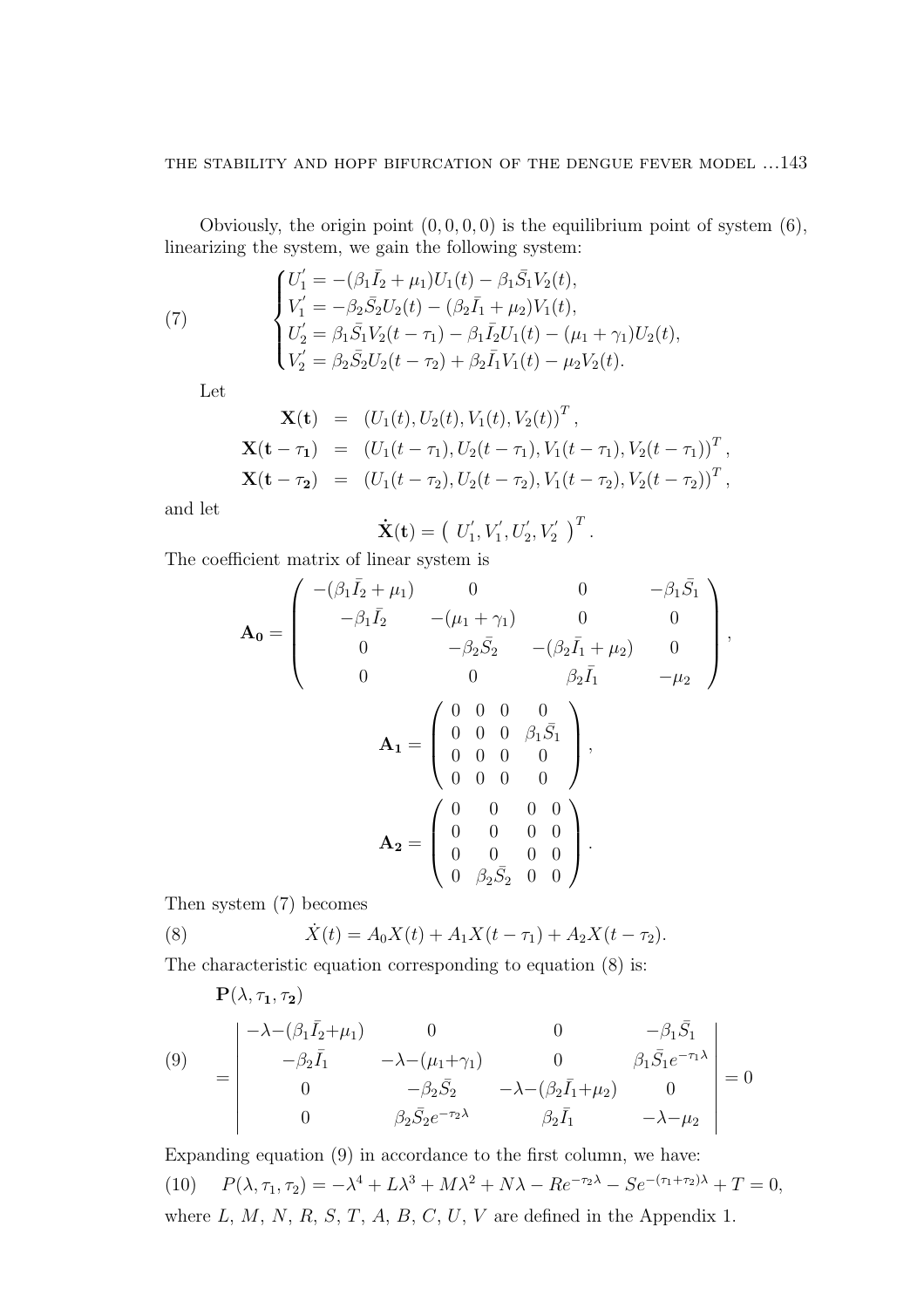#### 3. The stability of the model

In this section, we discuss the time delay effect on the stability and the Hopf bifurcation of the dengue fever model in three cases.

**3.1.** 
$$
\tau_1 = \tau_2 = 0
$$
:

When  $\tau_1 = \tau_2 = 0$ , equation (8) becomes

(9) 
$$
P(\lambda) = -\lambda^4 + L\lambda^3 + M_1\lambda^2 + N_1\lambda - R - S + T = 0.
$$

where

$$
M_1 = \mu_1 A + B - \beta_1 \beta_2 \bar{S}_1 \bar{S}_2,
$$
  
\n
$$
N_1 = (\mu_1 + \beta_1 \bar{I}_2)B + C - \beta_1 \beta_2^2 \bar{S}_1 \bar{S}_2 \bar{I}_2 - U \beta_1 \beta_2 \bar{S}_1 \bar{S}_2.
$$

L, R, S, T, A, B, C, U, V are defined in the Appendix 1.

When  $A = \beta_1 \bar{I}_2 + M_1$  and  $(\mu_1 + \beta_1 \bar{I}_2)B + C = \beta_1 \beta_2^2 \bar{S}_1 \bar{S}_2 \bar{I}_2 + U \beta_1 \beta_2 \bar{S}_1 \bar{S}_2$ , then equation (9) becomes

(10) 
$$
P(\lambda) = -\lambda^4 + M_1 \lambda^2 - R - S + T = 0.
$$

Let  $x = \lambda^2$ , then we have:

(11) 
$$
x^2 - M_1 x + R + S - T = 0.
$$

then  $\Delta = \sqrt{M_1^2 - 4(R + X - T)}$ , then we have the following conclusions:

- (1) when  $\Delta > 0$ , that is  $M_1^2 > 4(R + S T)$ , equation (11) has two unequal real roots  $x_{1,2} = \frac{M_1 \pm \sqrt{\Delta}}{2}$  $\frac{1}{2}$   $\frac{1}{2}$ , then equation (10) has four unequal real roots  $\lambda_{1,2} = \pm \sqrt{x_1}, \ \lambda_{3,4} = \pm \sqrt{x_2};$
- (2) when  $\Delta = 0$ , that is  $M_1^2 = 4(R + S T)$ , equation (11) has two equal real roots  $x_{1,2} = \frac{M_1}{2}$ , then equation (10) has four equal real roots  $\lambda_{1,2,3,4} =$  $\pm\sqrt{x_1}$ ;
- (3) when  $\Delta < 0$ , that is  $M_1^2 < 4(R+S-T)$ , equation (11) has two unequal and conjugate imaginary roots  $x_{1,2} = \frac{M_1 \pm i\sqrt{\Delta}}{2}$  $\frac{-i \sqrt{2}}{2}$ , then equation (10) has four unequal and conjugate imaginary roots  $\lambda_{1,2} = \pm \sqrt{x_1}$ ,  $\lambda_{3,4} = \pm \sqrt{x_2}$ .

In summary, we have the following theorem:

**Theorem 1.** When  $M_1^2 \geq 4(R+S-T)$ , equation (10) has four real roots, the no-disease equilibrium  $E_1^*$  and endemic equilibrium  $E_2^*$  of system (2) is unstable. When  $M_1^2 < 4(R+S-T)$ , equation (10) has four unequal and conjugate imaginary roots, the no-disease equilibrium  $E_1^*$  and endemic equilibrium  $E_2^*$  of system (2) is stable.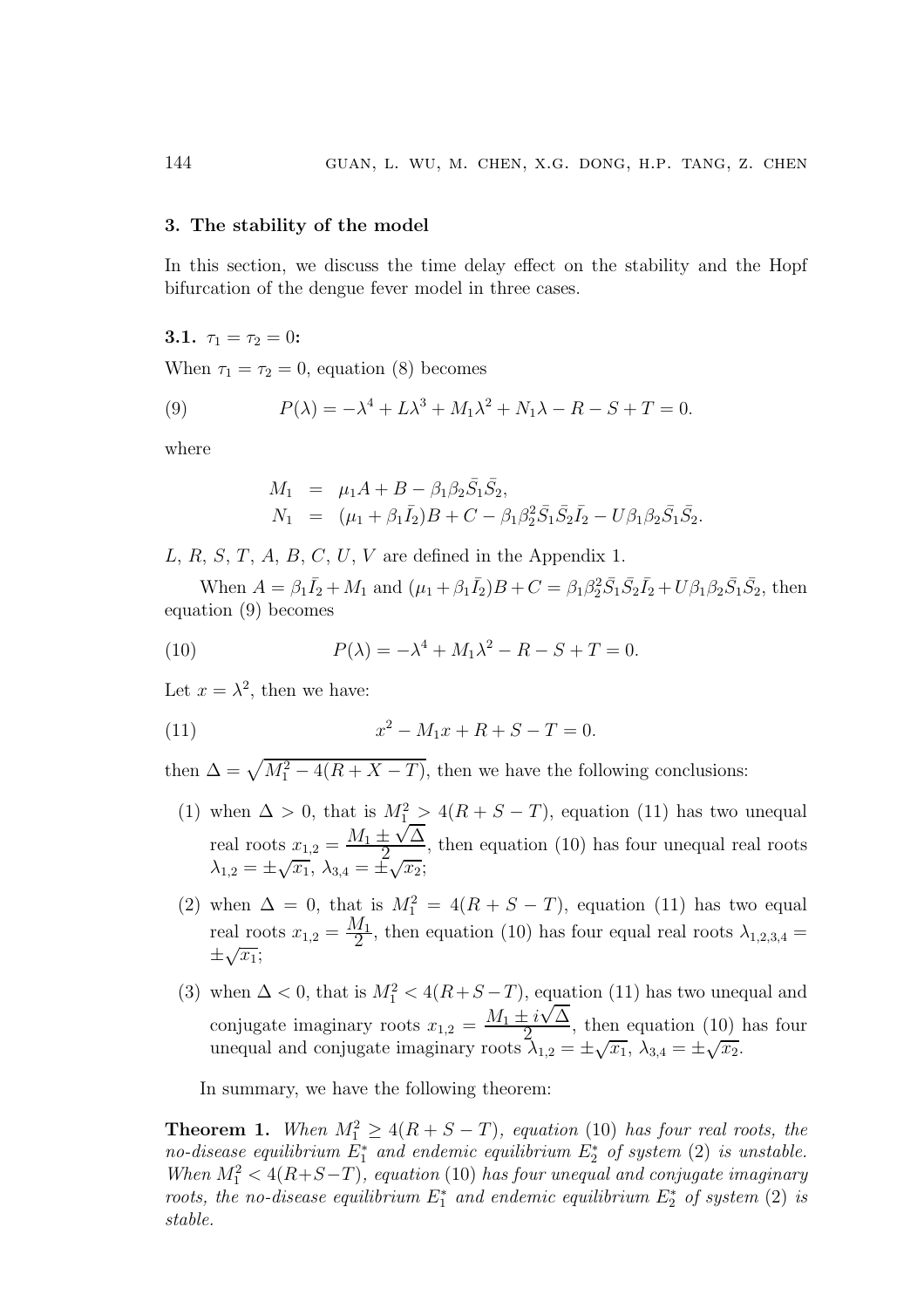3.2.  $\tau_1 = \tau, \tau_2 = 0$ :

When  $\tau_1 = \tau, \tau_2 = 0$ , equation(8) becomes to the following equation:

(12) 
$$
P(\lambda, \tau) = -\lambda^4 + L\lambda^3 + M_2\lambda^2 + N_2\lambda - R - Se^{-\tau_1\lambda} + T = 0.
$$

where

$$
M_2 = \mu_1 A + B - \beta_1 \beta_2 \bar{S}_1 \bar{S}_2 e^{-\tau \lambda},
$$
  
\n
$$
N_2 = (\mu_1 + \beta_1 \bar{I}_2)B + C - \beta_1 \beta_2 \bar{S}_1 \bar{S}_2 \bar{I}_2 - U \beta_1 \beta_2 \bar{S}_1 \bar{S}_2 e^{-\tau \lambda}.
$$

L, R, S, T, A, B, C, U, V are defined in the Appendix 1. Let  $\lambda_1 = i\omega$  is a root of equation(12), then we have

(13) 
$$
P(\lambda_1^*, \tau) = -(i\omega)^4 + L(i\omega)^3 + M_2(i\omega)^2 + N_2(i\omega) - R - S^{-\tau(i\omega)} + T = 0.
$$

Separating the real and imaginary parts of equation(13), we have the following equations

(14) 
$$
-\omega^4 - M_2 \omega^2 - R + T - S \cos \tau \omega = 0,
$$

(15) 
$$
-L\omega^3 + N_2\omega + S\sin \tau \omega = 0.
$$

From equations (14) and (15), we gain the following equation

(16) 
$$
\omega^8 + (2M_2 + L^2)\omega^6 + [M_2^2 + 2(R - T - LN_2)]\omega^4 + [2(R - T) + N_2^2]\omega^2 + (R - T)^2 - S^2 = 0.
$$

When  $2M_2 + L^2 = 0$  and  $2(R - T) + N_2^2 = 0$ , let  $y = \omega^4$ , then equation (16) becomes

(17) 
$$
y^2 + [M_2^2 + 2(R - T - LN_2)]y + (R - T)^2 - S^2.
$$

Then  $\Delta = [M_2^2 + 2(R - T - LN_2)]^2 - 4[(R - T)^2 - S^2]$ , then we have the following conclusions:

(1) when  $\Delta > 0$ , that is  $[M_2^2 + 2(R - T - LN_2)]^2 > 4[(R - T)^2 - S^2]$ , equation (17) has two unequal real roots  $y_{1,2} = \frac{M_2^2 + 2(R - T - LN_2) \pm \sqrt{\Delta}}{2}$  $\frac{2L(v_2) + v_1}{2}$ , then equation (16) has eight unequal real roots  $\lambda_{1,2,3,4} = \pm \sqrt{y_1}$ ,  $\lambda_{5,6,7,8} = \pm \sqrt{y_2}$ ; (2) when  $\Delta = 0$ , that is  $[M_2^2 + 2(R - T - LN_2)]^2 = 4[(R - T)^2 - S^2]$ , equation (17) has two equal real roots  $y_{1,2} = \frac{M_2^2 + 2(R - T - LN_2)}{2}$  $\frac{1}{2}$ , then equation

(16) has eight unequal real roots 
$$
\lambda_{1,2,3,4} = \pm \sqrt{y_1}
$$
,  $\lambda_{5,6,7,8} = \pm \sqrt{y_2}$ ;

(3) when 
$$
\Delta < 0
$$
, that is  $[M_2^2 + 2(R - T - LN_2)]^2 < 4[(R - T)^2 - S^2]$ , equation (17) has  
two unequal and conjugate imaginary roots  $y_{1,2} = \frac{M_2^2 + 2(R - T - LN_2) \pm i\sqrt{\Delta}}{2}$ ,  
then equation (16) has eight unequal and conjugate imaginary roots  $\lambda_{1,2,3,4} = \pm \sqrt{y_1}$ ,  $\lambda_{5,6,7,8} = \pm \sqrt{y_2}$ .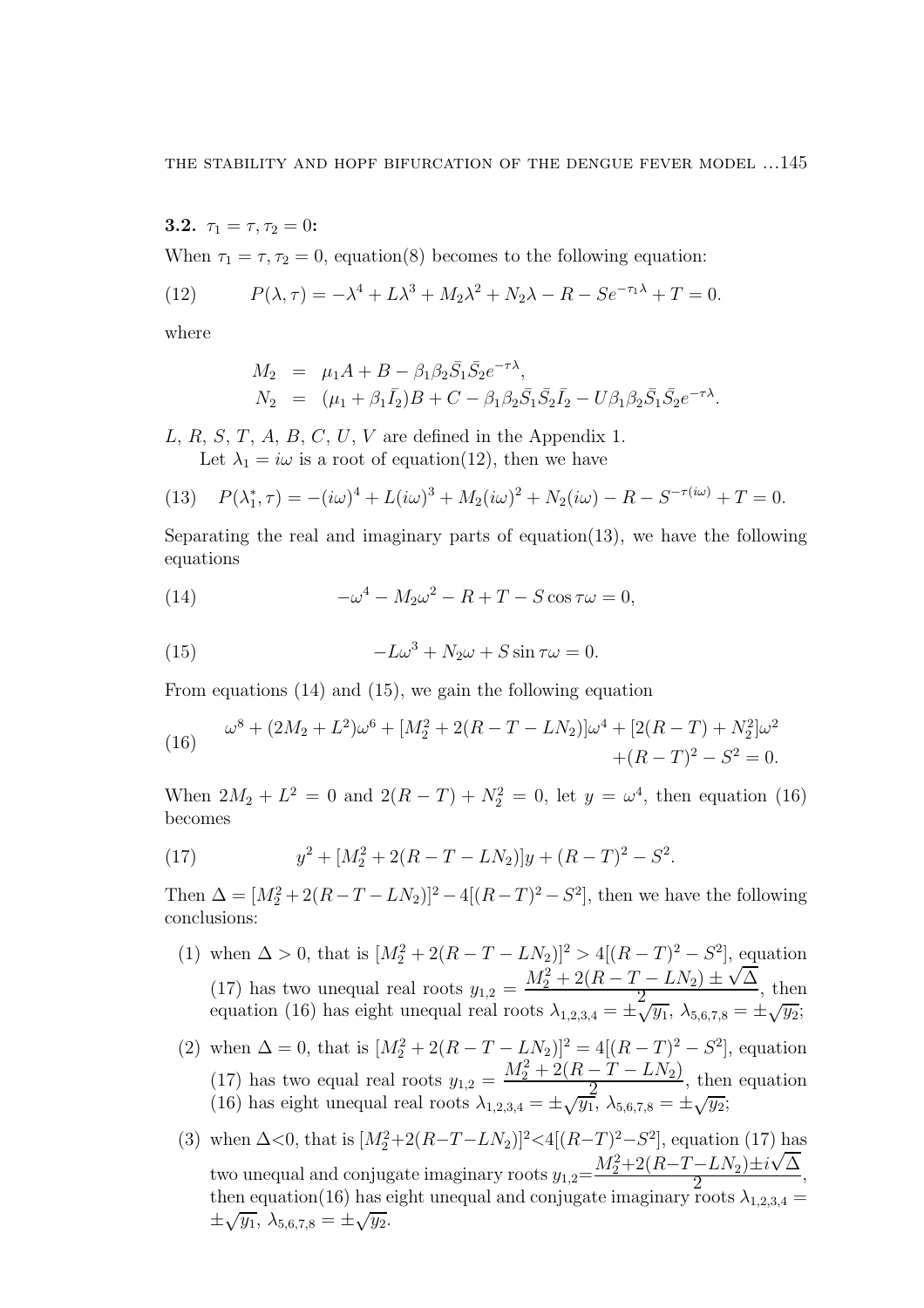In summary, we have the following theorem:

**Theorem 2.** When  $\tau_1 = \tau, \tau_2 = 0$  and  $[M_2^2 + 2(R - T - LN_2)]^2 \ge 4[(R - T)^2 - S^2]$ , equation (12) has four real roots, the no-disease equilibrium  $E_1^*$  and endemic equilibrium  $E_2^*$  of system (2) is unstable. When  $[M_2^2 + 2(R - T - LN_2)]^2$  <  $4[(R-T)^2 - S^2]$ , equation (12) has four unequal and conjugate imaginary roots, the no-disease equilibrium  $E_1^*$  and endemic equilibrium  $E_2^*$  of system (2) is stable.

If  $\omega_0$  is a positive real root of equation (14), subs  $\omega_0$  to equation (14), we have

(18) 
$$
-\omega_0^4 - M_2 \omega_0^2 - R + T - S \cos \tau_0 \omega_0 = 0.
$$

From equation (18), we gain the real positive root  $\omega_0 = 1.3594$ , then we can get the calculation formula of  $\tau_0$  as follows

(19) 
$$
\tau_0 = \frac{1}{\omega_0} \arccos \frac{T - R - M_2 \omega_0^2 - \omega_0^4}{S}.
$$

3.3.  $\tau_1 = 0, \tau_2 = \tau$ :

When  $\tau_1 = 0, \tau_2 = \tau$ , equation(8) becomes to the following equation:

(20) 
$$
P(\lambda, \tau) = -\lambda^4 + L\lambda^3 + M_3\lambda^2 + N_3\lambda - (R+S)e^{-\tau\lambda} + T
$$

where

$$
M_3 = \mu_1 A + B - \beta_1 \beta_2 \bar{S}_1 \bar{S}_2 e^{-\tau \lambda},
$$
  
\n
$$
N_3 = (\mu_1 + \beta_1 \bar{I}_2)B + C - \beta_1 \beta_2^2 \bar{S}_1 \bar{S}_2 \bar{I}_2 e^{-\tau \lambda} - U \beta_1 \beta_2 \bar{S}_1 \bar{S}_2 e^{-\tau \lambda}.
$$

L, R, S, T, A, B, C, U, V are defined in the Appendix 1.

Let  $\lambda_2 = i\omega$  is a root of equation (20), separating the real and imaginary parts of equation (20), we have the following equations

(21) 
$$
\omega^4 + M_3 \omega^2 + (R+S) \cos \tau \omega = 0,
$$

(22) 
$$
L\omega^3 - N_3\omega - (R+S)\sin \tau \omega = 0.
$$

From equations (21) and (22), we have the following equation

(23) 
$$
\omega^8 + (2M_3 + L^2)\omega^6 + (M_3^2 - 2LM_3)\omega^4 + N_3\omega^2 - (R+S)^2 = 0.
$$

When  $2M_3 + L^2 = 0$  and  $\tau \lambda = ln \frac{\beta_1 \beta_2 \bar{S}_1 \bar{S}_2 (\beta_2 \bar{I}_2 - U)}{(\mu + \beta \bar{I}) B + C}$  $(\mu_1 + \beta_1 \bar{I}_2)B + C$ , let  $z = \omega^4$ , then equation (23) becomes

(24) 
$$
z^2 + (M_3^2 - 2LM_3)z - (R+S)^2 = 0.
$$

Then  $\Delta = (M_3^2 - 2LM_3)^2 - 4(R+S)^2$ , then we have the following conclusions: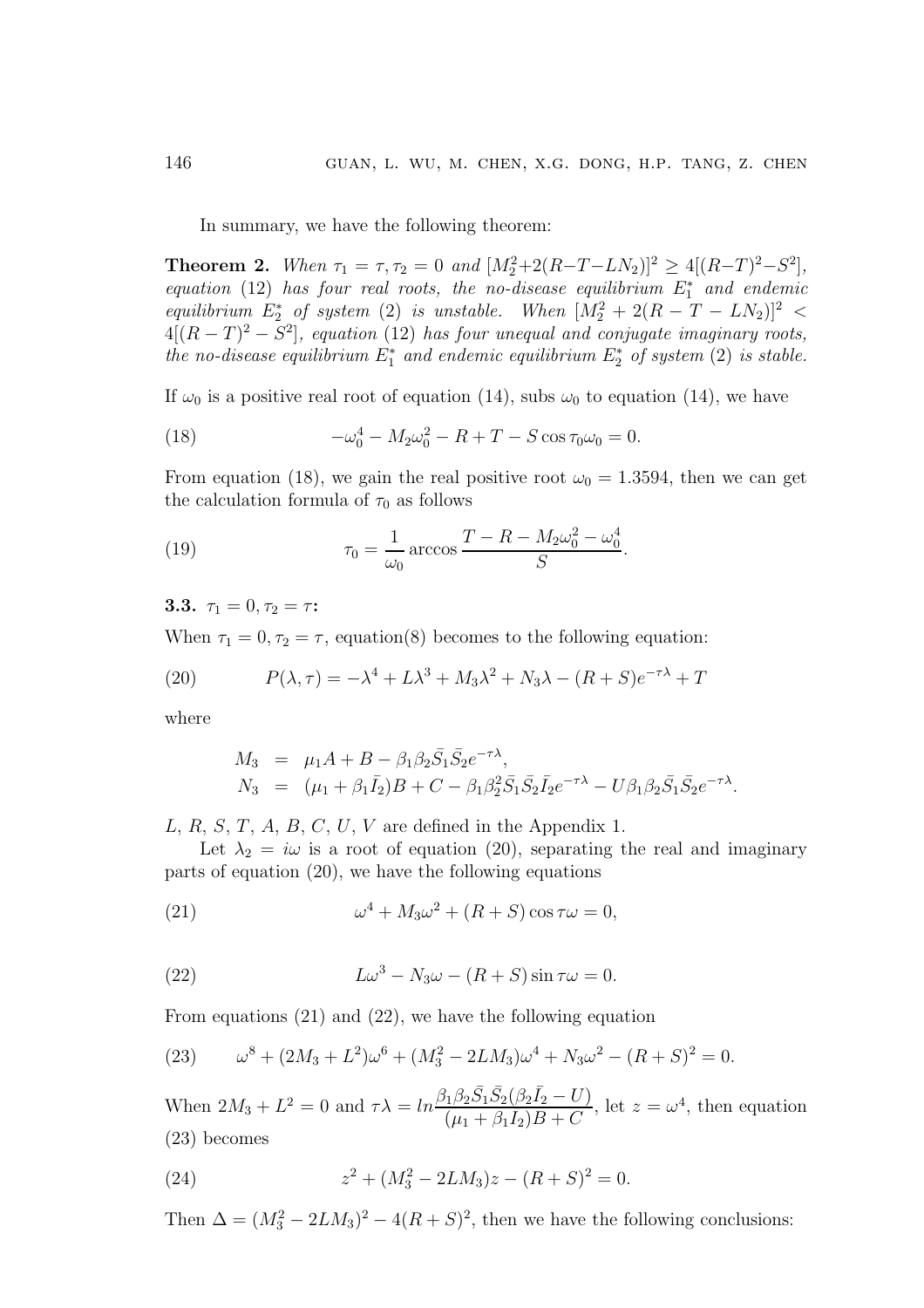- (1) when  $\Delta > 0$ , that is  $(M_3^2 2LM_3)^2 > 4(R + S)^2$ , equation (24) has two unequal real roots  $z_{1,2} = \frac{(M_3^2 - 2LM_3) \pm \sqrt{\Delta}}{2}$  $\frac{2m_3 + v_1}{2}$ , then equation (23) has eight unequal real roots  $\lambda_{1,2,3,4} = \pm \sqrt{z_1}, \lambda_{5,6,7,8} = \pm \sqrt{z_2};$
- (2) when  $\Delta = 0$ , that is  $(M_3^2 2LM_3)^2 = 4(R+S)^2$ , equation(17) has two equal real roots  $z_{1,2} = \frac{(M_3^2 - 2LM_3)}{2}$  $\frac{2L_1}{2}$ , then equation (16) has eight unequal real roots  $\lambda_{1,2,3,4} = \pm \sqrt{z_1}, \lambda_{5,6,7,8}^2 = \pm \sqrt{z_2};$
- (3) when  $\Delta < 0$ , that is  $(M_3^2 2LM_3)^2 < 4(R+S)^2$ , equation (17) has two unequal and conjugate imaginary roots  $z_{1,2} = \frac{(M_3^2 - 2LM_3) \pm i\sqrt{\Delta}}{2}$  $\frac{2}{2}$ , then equation (16) has eight unequal and conjugate imaginary roots  $\lambda_{1,2,3,4}$  =  $\pm \sqrt{z_1}, \lambda_{5,6,7,8} = \pm \sqrt{z_2}.$

In summary, we have the following theorem:

**Theorem 3.** When  $\tau_1 = 0, \tau_2 = \tau$  and  $(M_3^2 - 2LM_3)^2 \ge 4(R+S)^2$ , equation (20) has four real roots, the no-disease equilibrium  $E_1^*$  and endemic equilibrium  $E_2^*$  of system (2) is unstable. When  $(M_3^2-2LM_3)^2 < 4(R+S)^2$ , equation (20) has  $\tilde{f}$  and  $\tilde{f}$  and  $\tilde{f}$  conjugate imaginary roots, the no-disease equilibrium  $E_1^*$  and endemic equilibrium  $E_2^*$  of system (2) is stable.

If  $\omega_0$  is a positive real root of equation (21), subs  $\omega_0$  to the equation (21) and solve it, we gain the real positive root  $\omega_0 = 0.7597$ . Then we can get the calculation formula of  $\tau_0^*$  $_{0}^{*}$  as follows:

(25) 
$$
\tau_0^* = \frac{1}{\omega_0} \arccos \frac{\omega_0^4 + M_3 \omega_0^2}{R+S}
$$

3.3.  $\tau_1 = \tau_2 = \tau$ :

When  $\tau_1 = \tau, \tau_2 = \tau$ , equation(8) becomes to the following equation:

(26) 
$$
P(\lambda, \tau) = -\lambda^4 + L\lambda^3 + M_4\lambda^2 + N_4\lambda - Re^{-\tau\lambda} - \nu\beta_1\beta_2S_1S_2e^{-2\tau\lambda}.
$$

where

.

$$
M_4 = \mu_1 A + B - \beta_1 \beta_2 \bar{S}_1 \bar{S}_2 e^{-\tau \lambda},
$$
  
\n
$$
N_4 = (\mu_1 + \beta_1 \bar{I}_2 B + C) - \beta_1 \beta_2 \bar{S}_1 \bar{S}_2 \bar{I}_2 e^{-\tau \lambda} - \nu \beta_1 \beta_2 \bar{S}_1 \bar{S}_2 e^{-2\tau \lambda}.
$$

L, R, S, T, A, B, C, U, V are defined in the Appendix 1.

Let  $\lambda_3 = i\omega$  is a root of equation (26), separating the real and imaginary parts of equation (26), we have the following equations:

(27) 
$$
\omega^4 + M_4 \omega^2 + R \cos \tau \omega + S \cos 2\tau \omega - T = 0,
$$

(28) 
$$
(N_4 - L)\omega + R\sin \tau \omega + S\sin 2\tau \omega = 0.
$$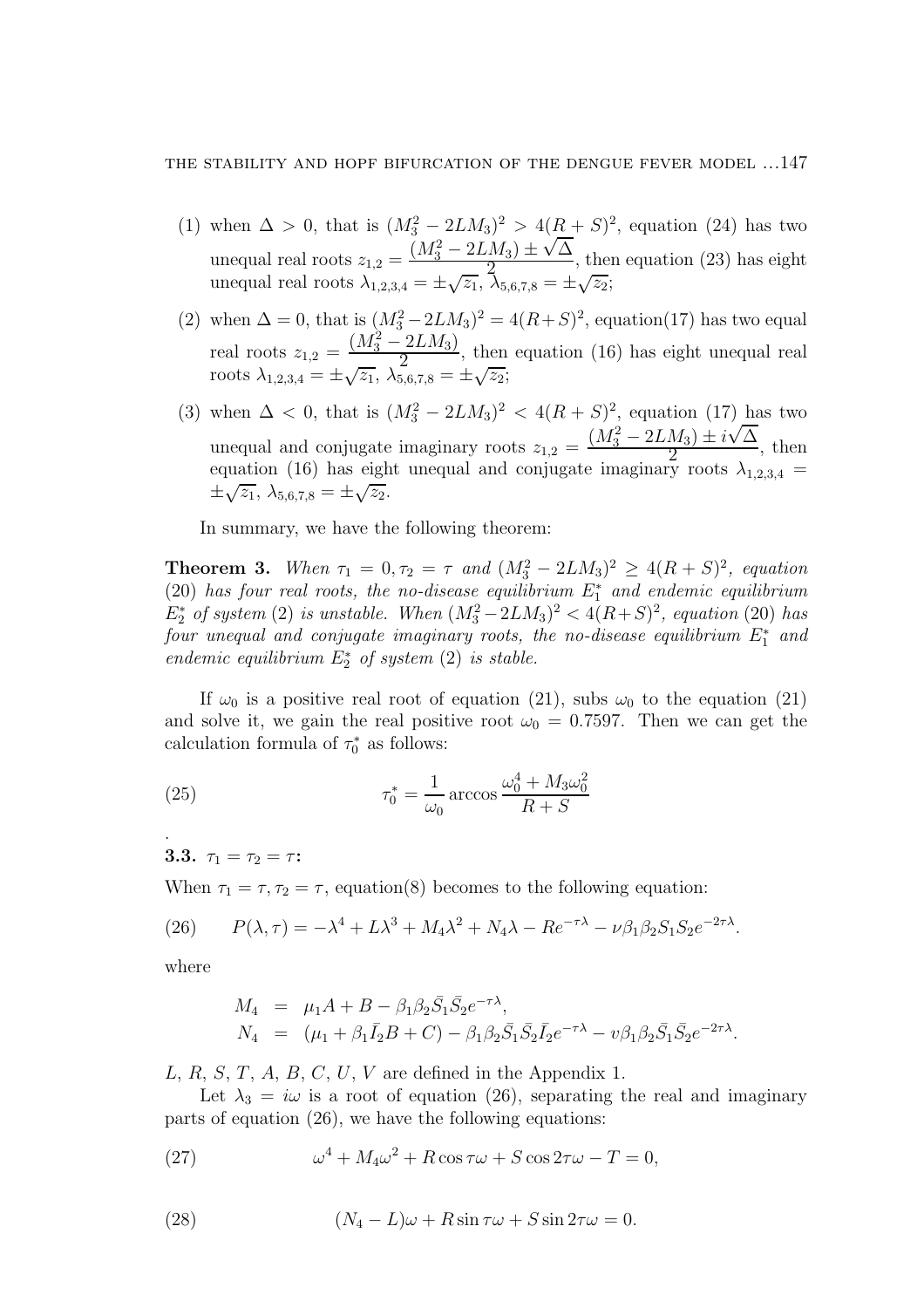From equations (27) and (28), we have:

(29) 
$$
\cos \tau \omega = \frac{(T - \omega^4 - M_4 \omega^2)^2 + (L - N_4)^2 \omega^2 - R^2 - S^2}{2RS}.
$$

If  $\omega_0$  is a positive real root of equation (27), subs  $\omega_0$  to equation (27). Then we can get the calculation formula of  $\tau_0^*$  $_{0}^{**}$  as follows:

(30) 
$$
\tau_0^{**} = \frac{1}{\omega_0} \arccos \frac{(T - \omega_0^4 - M_4 \omega_0^2)^2 + (L - N_4)^2 \omega_0^2 - R^2 - S^2}{2RS}.
$$

#### 4. Numerical simulation

For the analytical solution of equation (9) is too complex, so we solve its numerical solutions. When  $\tau_1 = \tau_2 = 0$ , set the value of the parameters are  $\mu_1 = 0.6$ ,  $\mu_1 = 0.6, \beta_1 = 0.01, \beta_2 = 0.04, \gamma_1 = 0.95, N_1 = 33, A = 38$ , we solve equation (9) and gain the characteristic root are:

$$
\lambda_1 = 37.5675,
$$
  
\n
$$
\lambda_2 = 0.2279,
$$
  
\n
$$
\lambda_3 = -0.0828 + 0.1559i,
$$
  
\n
$$
\lambda_4 = -0.0828 - 0.1559i.
$$

At this time, the basic reproductive ratio  $R_0 = 0.3995 < 1$ . The non-disease equilibrium point is  $E_1^*(S_1, I_1, S_2, I_2) = (33, 0, 42.2222, 0)$ , The endemic equilibrium point is  $E_2^*(S_1, I_1, S_2, I_2) = (53.4864, 7.9302, 65.2035, 22.9813)$ . Therefore, we have:

**Theorem 4.** When  $\tau_1 = \tau_2 = 0$ , the non-disease equilibrium point is  $E_1^*$  and the endemic equilibrium point  $E_2^*$  are stable.

We discuss the time delays affect on the number of susceptible and patients in three cases: $(1)\tau_1 = \tau, \tau_2 = 0, (2)\tau_1 = 0, \tau_2 = \tau, (3)\tau_1 = \tau_2 = \tau$ .

## 4.1.  $\tau_1 = \tau, \tau_2 = 0$

For the analytical solution of equation(14) is too complex, so we solve its numerical solutions. When  $\tau_1 = 3, \tau_2 = 0$ , set the value of the parameters are  $\mu_1 = 0.6$ ,  $\mu_1 =$ 0.6,  $\beta_1 = 0.01$ ,  $\beta_2 = 0.04$ ,  $\gamma_1 = 0.95$ ,  $N_1 = 33$ ,  $A = 38$ , we solve equation (14) and gain the characteristic root is:  $\omega = -0.2423 - 0.1502i$ . At this time, the characteristic root is  $\lambda_1 = i\omega = 0.1502 - 0.2423i$ . The real positive root of equation (12) is  $\omega_0 = 1.3594$ , and  $\tau_0^* = 0.6155$ .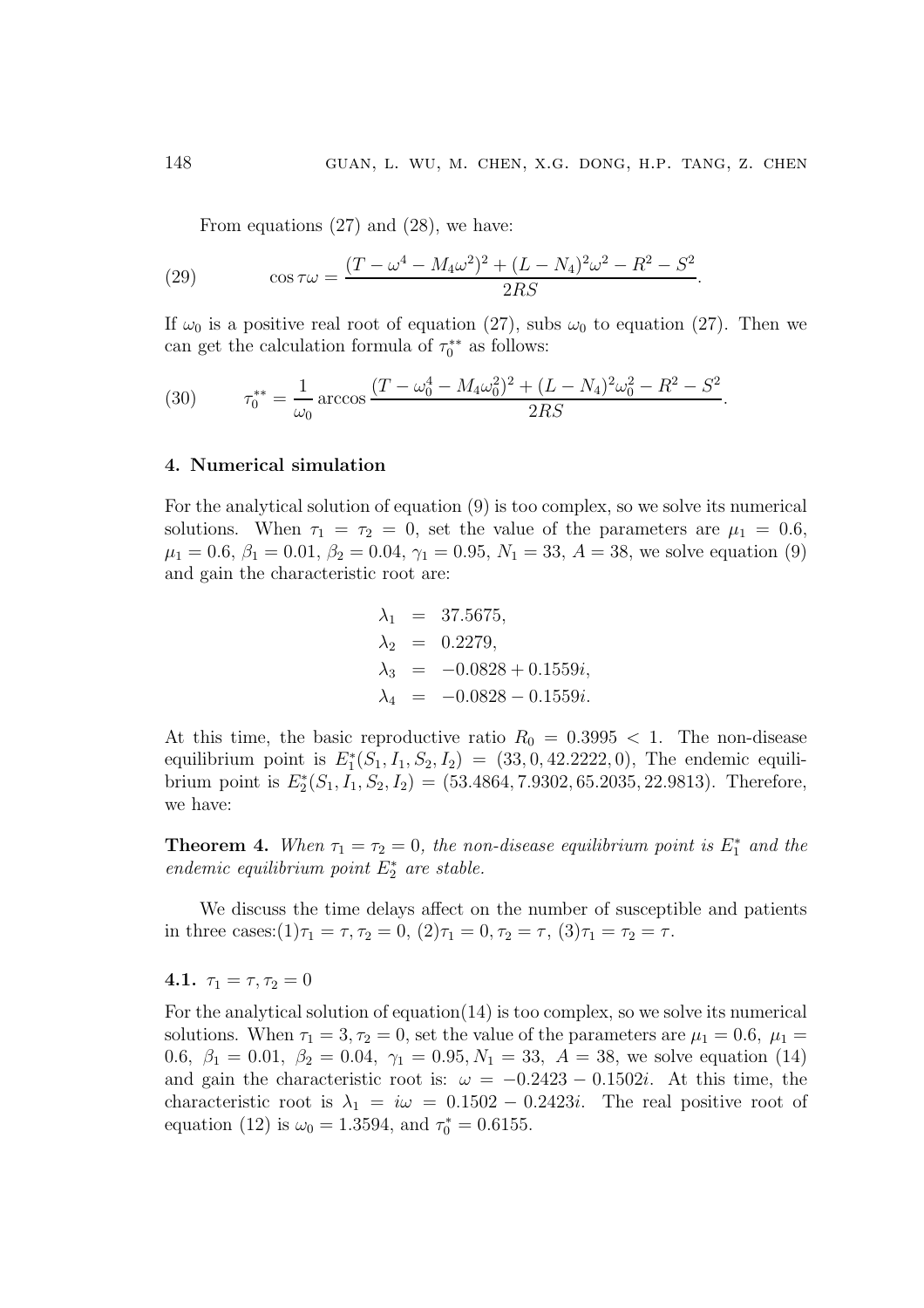

Figure 1: The function diagram of different  $N_1$ , where (a) is  $N1 = 300$ , (b) is  $N1 = 400$ , (c) is  $N1 = 500$ , the initial value  $A = 60$ ,  $(S_1, I_1, S_2, I_2, R) =$  $(40, 40, 40, 40, 40)$ .

As the first case  $\tau_1 = \tau$ ,  $\tau_2 = 0$ , we choose different iteration step (IS), to simulate the phase diagram of the system, when the time delay  $\tau_2 > \tau_0$ , the system appears periodic solution and limit cycle, the result are showed as the following figures.



Figure 2: The function diagram and phase diagram of different iteration step, where (a) and (b) is the function diagram and phase diagram of  $IS=0.05$ ,  $\tau_1 \geq \tau_0$ ,  $\tau_2=0$ , (c) and (d) is the function diagram and phase diagram of IS=0.5,  $\tau_1 \geq \tau_0$ ,  $\tau_2 = 0$ .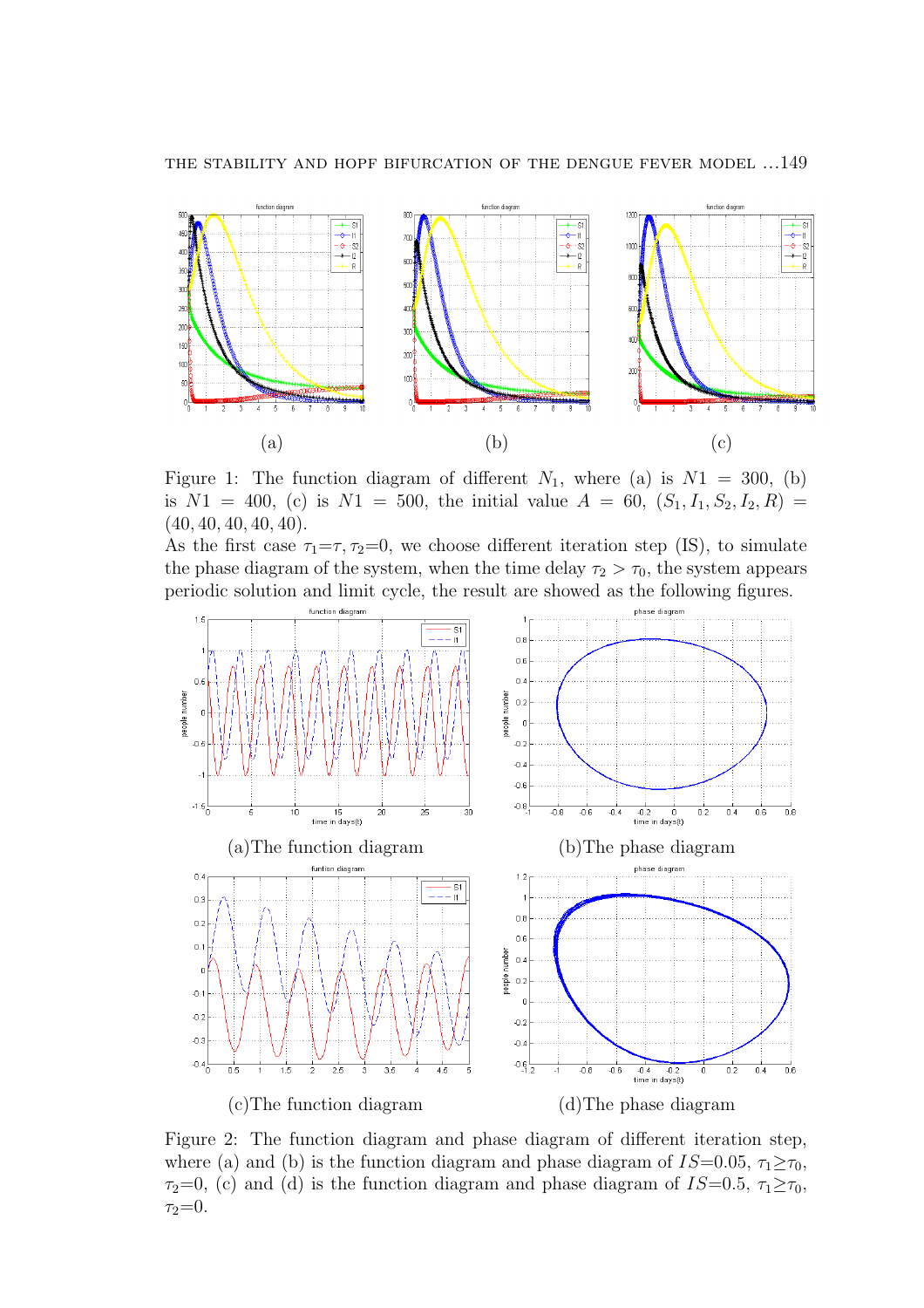In summary, we have the following theorem:

**Theorem 5.** When  $\tau < \tau_0$ , the non-disease equilibrium point is  $E_1^*$  and the endemic equilibrium point  $E_2^*$  are asymptotically stable; when  $\tau > \tau_0$ , the endemic equilibrium point  $E_2^*$  is unstable, when  $\tau$  is increasing and through  $\tau_0$ , the endemic equilibrium point  $E_2^*$  branch into periodic small amplitude solutions.

## 4.2.  $\tau_1 = 0, \tau_2 = \tau$

For the analytical solution of equation (20) is too complex, so we solve its numerical solutions. When  $\tau_1 = 0, \tau_2 = 3$ , set the value of the parameters are  $\mu_1 = 0.6, \mu_1 = 0.6, \beta_1 = 0.01, \beta_2 = 0.04, \gamma_1 = 0.95, N_1 = 33, A = 38,$  we solve equation (14) and gain the characteristic root is:  $\omega = -0.0269 + 0.1885i$ . At this time, the characteristic root is  $\lambda_2 = i\omega = -0.1885 - 0.0269i$ . The real positive root of equation(18) is  $\omega_0 = 0.7597$ , and  $\tau_0^* = 0.0490$ .



Figure 3: The function diagram of different  $N_1$  and  $A$ , and of different initial value  $S_1, I_1, S_2, I_2$ , where (a) is  $N1 = 30, A = 10, IV = 5, (S_1, I_1, S_2, I_2, R)$  $(5, 5, 5, 5, 5)$ , (b) is  $N1 = 40, A = 20, IV = 10, (S_1, I_1, S_2, I_2, R) =$  $(10, 10, 10, 10, 10)$ , (c) is  $N1 = 50$ ,  $A = 30$ ,  $IV = 15$ ,  $(S_1, I_1, S_2, I_2, R) =$  $(15, 15, 15, 15, 15).$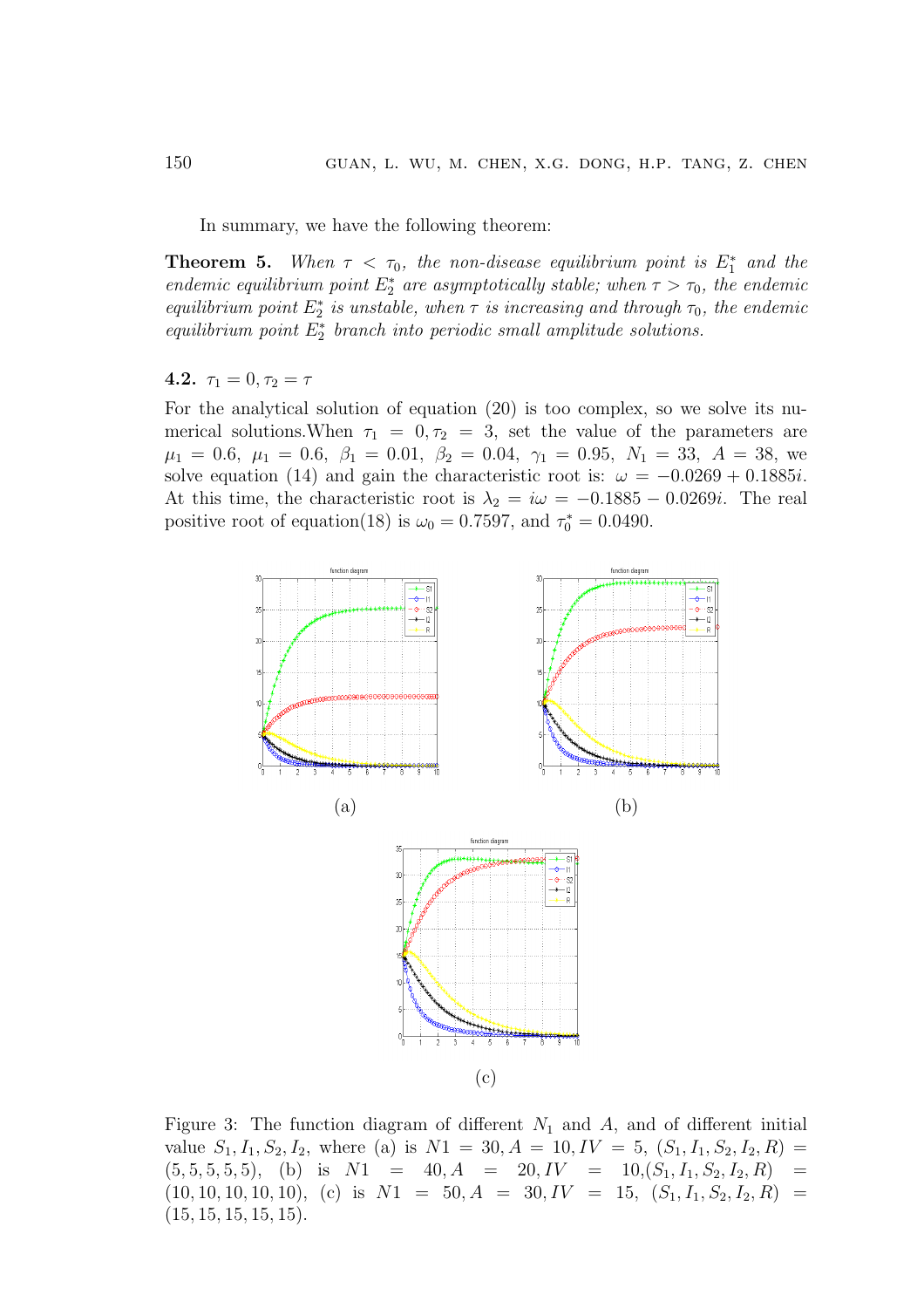

Figure 4: The phase diagram of different iteration step t, where (a) is  $IS =$ 0.05,  $\tau_1 = 0$ ,  $\tau_2 = 1$ , (b) is  $\overline{IS} = 0.5$ ,  $\tau_1 = 0$ ,  $\tau_2 = 1$ , (c) is  $\overline{IS} = 0.05$ ,  $\tau_1 = 0$ ,  $\tau_2 = 5$ , (d) is  $IS = 0.5, \tau_1 = 0, \tau_2 = 5$ , (e) is  $IS = 0.05, \tau_1 = 0, \tau_2 = 50$ , (f) is  $IS =$  $0.5, \tau_1 = 0, \tau_2 = 50.$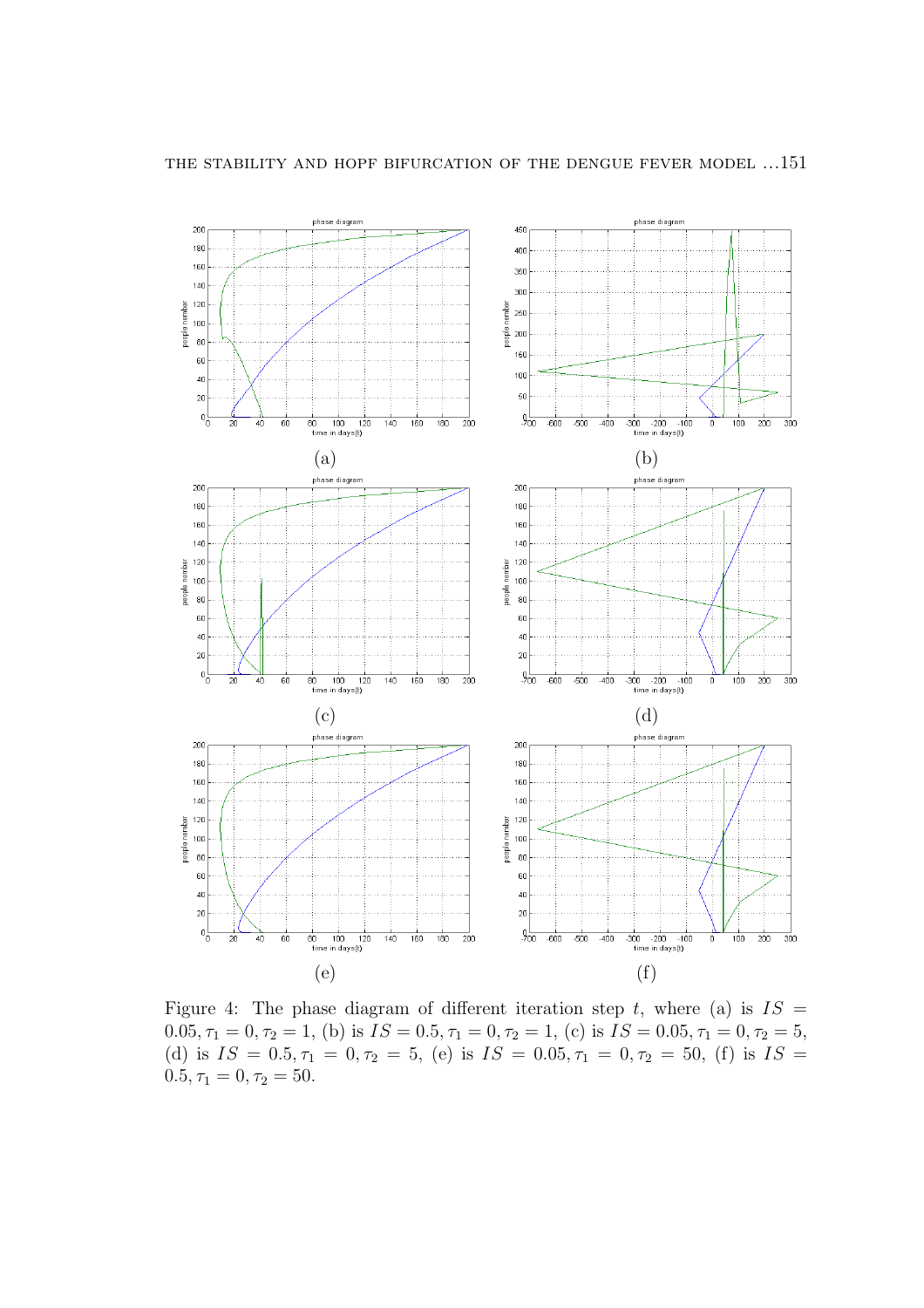

When the time delay  $\tau_2 > \tau_0$ , the system appear periodic solution and limit cycle, it is showed as the following figure.

Figure 5: The function diagram and phase diagram of different iteration step, where (a) and (b) is the function diagram and phase diagram of  $IS = 0.05, \tau_1 =$  $0, \tau_2 \ge \tau_0$ , (c) and (d) is the function diagram and phase diagram of  $IS = 0.5, \tau_1 =$  $0, \tau_2 \geq \tau_0$ .

In summary, we have the following theorem:

**Theorem 6.** When  $\tau < \tau_0^*$ , the non-disease equilibrium point is  $E_1^*$  and the endemic equilibrium point  $E_2^*$  are asymptotically stable; when  $\tau > \tau_0^*$ , the endemic equilibrium point  $E_2^*$  is unstable, when  $\tau$  is increasing and through  $\tau_0^*$  $\delta$ , the endemic equilibrium point  $E_2^*$  branch into periodic small amplitude solutions.

# 4.3.  $\tau_1 = \tau_2 = \tau$

Solving equation (25), we gain  $\omega = -0.0147i$ . At this time, the characteristic root is  $\lambda_3 = i\omega = 0.0147$ . When  $\tau_1 = \tau_2 \ge 60$ , equation (23) has real positive root. By calculating, we gain  $\omega_0 = 0.8861, \tau_0^{**} = 3.5454.$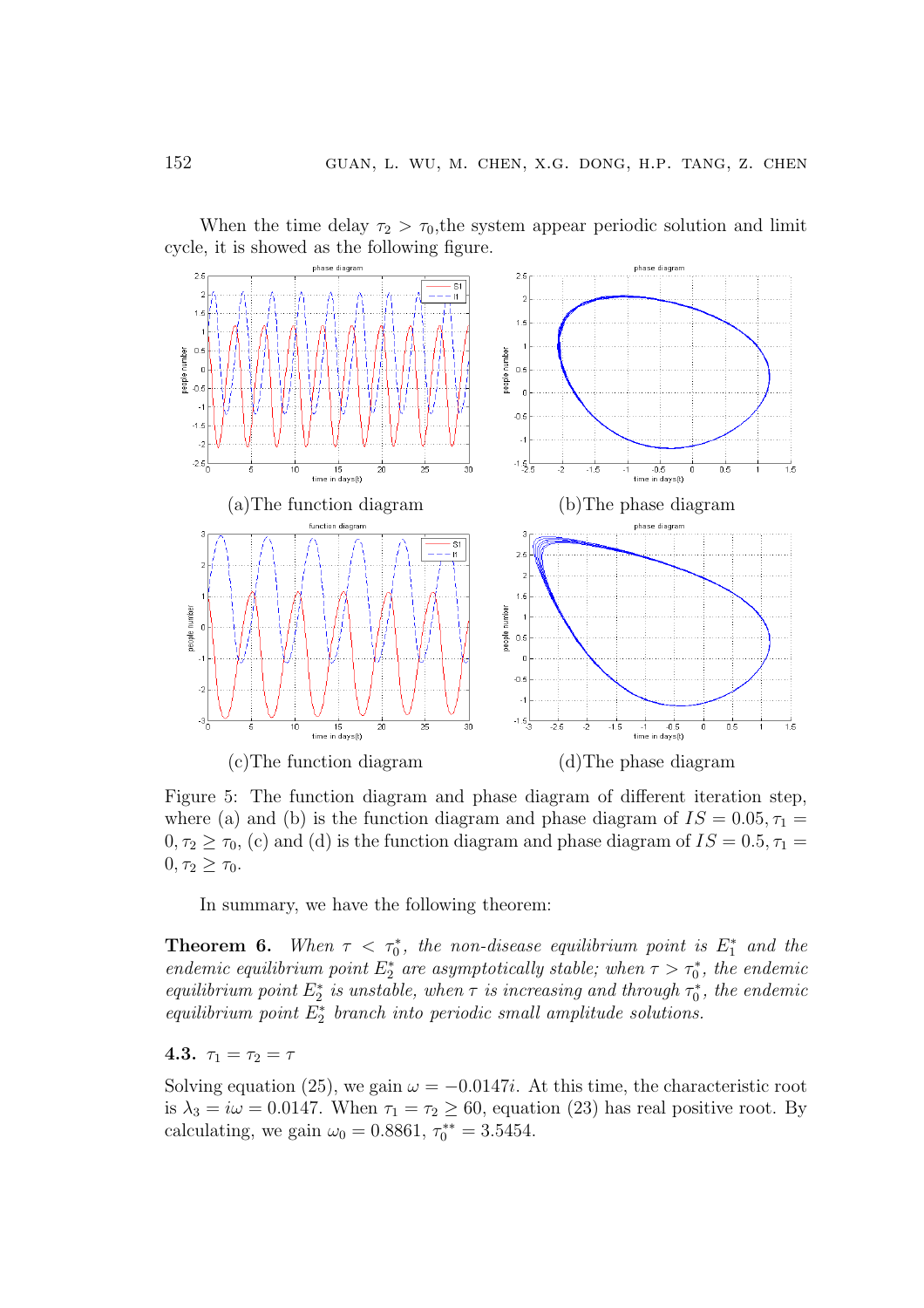

Figure 6: The function diagram of different  $N_1$ , where (a) is  $N1 = 1000$ , (b) is  $N1 = 2000$ , (c) is  $N1 = 3000$ , the initial value  $A = 60$ ,  $(S_1, I_1, S_2, I_2, R) =$  $(40, 40, 40, 40, 40)$ .

In order to simulate the phase of the system when  $\tau_1 = \tau_2 = \tau$ , we choose the different iteration step  $(IS)$  t, the result are showed as the following figures.



Figure 7: The phase diagram of the system when  $\tau_1 = \tau_2 = \tau$ , where (a) is the  $IS = 0.05$ , (b) is the  $IS = 0.5$ , (c) is  $IS = 1$ 

In summary, we have the following theorem:

**Theorem 7.** When  $(T - \omega_0^4 - M_4 \omega_0^2)^2 + (L - N)^2 \omega_0^2 \ge R^2 + S^2$  and for any  $\tau_0^{**}$ 0 the non-disease equilibrium point is  $E_1^*$  and the endemic equilibrium point  $E_2^*$  are unstable.

#### 5. Conclusion

Recently, dengue fever which is considered to be a tropical disease forms a major concern due to its severity and complexity in the world. It brings a serious threat to human health and life. Therefore, it is of great importance and meaning to study the infections of the dengue fever. There are many factors that can influence the spread of dengue fever, here we only consider the time delay.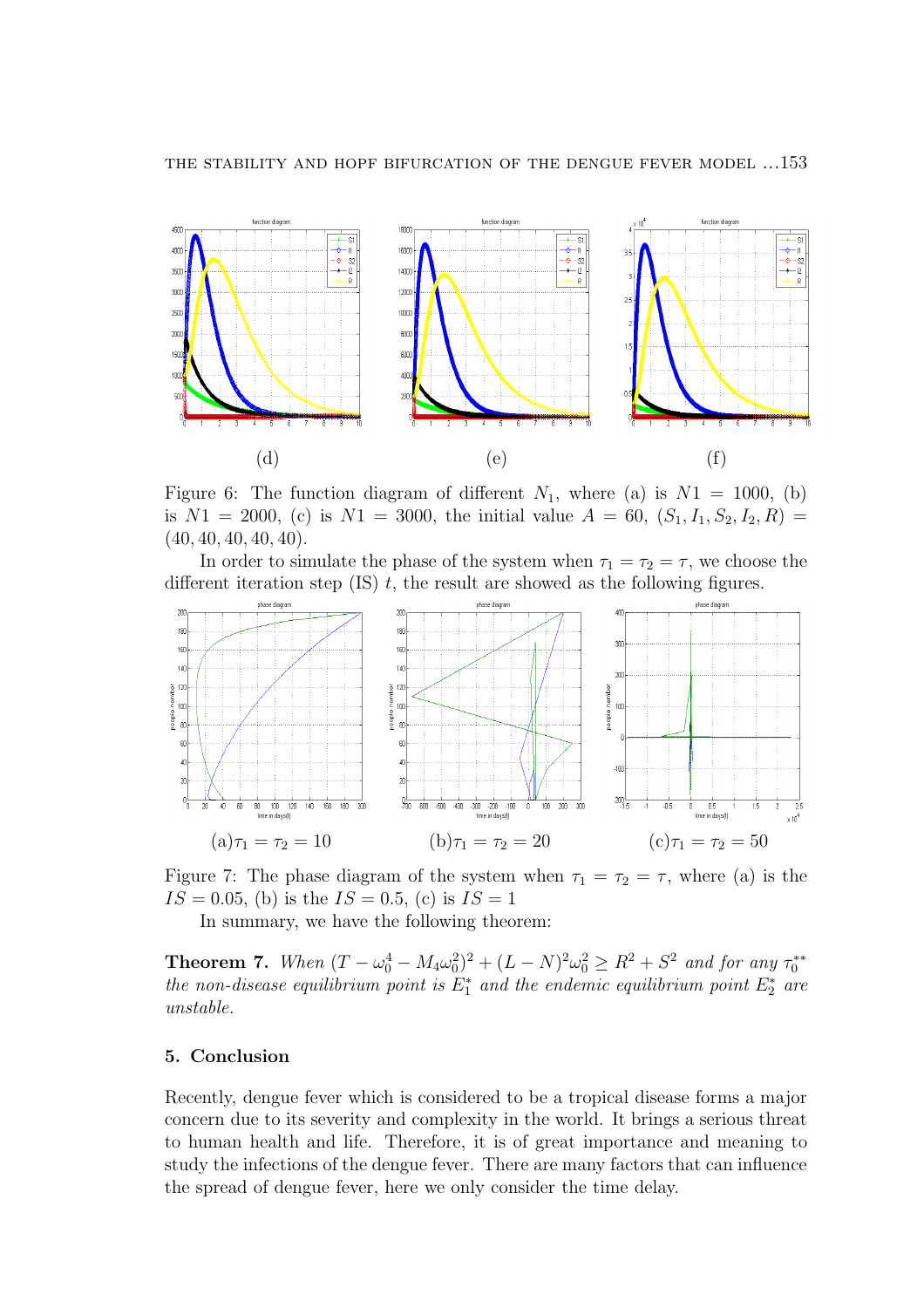In this paper, on the basis of the dengue model which was proposed by Tewa et.al. [21] and Dr. Ding Deqiong [22], we improve the model, present a model based on several features of dengue infection with time delay. We consider two time delays  $\tau_1$  and  $\tau_2$ , where  $\tau_1$  and  $\tau_2$  represent the rehabilitees immune period and incubation period to the disease respectively. This paper analyzed the stability of the dengue model with time delay and gained the specific value of time delay threshold  $\tau_0$  at which the dengue model appears periodic solutions and Hopf bifurcation.

In this paper, we discuss the effect of the time delay in three cases, that are  $(1)\tau_1 = \tau, \tau_2 = 0, (2)\tau_1 = 0, \tau_2 = \tau, (3)\tau_1 = \tau_2 = \tau$ . On each case, by calculating the model, we gained the time delay threshold  $\tau_0$  at which the dengue model appears periodic solutions and Hopf bifurcation. On the first case,  $\tau_1 = \tau$ ,  $\tau_2 = 0$ ,  $\tau_0 = 0.6155$ ; on the second case  $\tau_1 = 0, \tau_2 = \tau, \tau_0 = 0.0490$ ; on the third case  $\tau_1 = \tau_2 = \tau$ ,  $\tau_0 = 3.5454$ . From this, we can see that, all of the time delay  $\tau_1$  and  $\tau_2$  play importance role in the spreading of the dengue fever epidemic.

Our numerical results imply that in general the dengue fever epidemic latent in 7-14 days which is in agreement with clinical literature.

#### Appendix 1

$$
L = A - \beta_1 \bar{I}_2 - M_1
$$
  
\n
$$
M = \mu_1 A + B - \beta_1 \beta_2 \bar{S}_1 \bar{S}_2 e^{-(\tau_1 + \tau_2)\lambda}
$$
  
\n
$$
N = (\mu_1 + \beta_1 \bar{I}_1)B + C - \beta_1 \beta_2^2 \bar{S}_1 \bar{S}_2 \bar{I}_1 e^{-\tau \lambda} - U \beta_1 \beta_2 \bar{S}_1 \bar{S}_2 e^{-(\tau_1 + \tau_2)\lambda}
$$
  
\n
$$
R = (\mu_2 + \beta_2 \bar{I}_1) \beta_1 \beta_2^2 \bar{S}_1 \bar{S}_2 \bar{I}_1
$$
  
\n
$$
S = \beta_1 \beta_2 \bar{S}_1 \bar{S}_2 V
$$
  
\n
$$
T = (\mu_1 + \beta_1 \bar{I}_2)C + \beta_1 \beta_2^2 \bar{S}_1 \bar{S}_2 \bar{I}_1 \bar{I}_2
$$
  
\n
$$
A = \mu_1 + 2\mu_2 + \beta_2 \bar{I}_1 + \gamma_1
$$
  
\n
$$
B = (\mu_1 + \mu_2 + \gamma_1) \beta_2 \bar{I}_1 + 2(\mu_1 + \gamma_1) \mu_2 + \mu_2^2
$$
  
\n
$$
C = (\mu_1 + \mu_2) \mu_2 \beta_2 \bar{I}_1 + (\mu_1 + \gamma_1) \mu_2^2
$$
  
\n
$$
U = \beta_1 \bar{I}_2 + \beta_2 \bar{I}_1 + \mu_1 + \mu_2
$$
  
\n
$$
V = \beta_1 \beta_2 \bar{I}_1 \bar{I}_2 + \mu_1 \beta_2 \bar{I}_1 + \mu_2 \beta_1 \bar{I}_2 + \mu_1 \mu_2
$$

#### References

- [1] World Health Organization. Dengue and severe dengue, 2013. http://www.who.int/mediacentre/factsheets/fs117/en/index.html. [accessed 22.09.13].
- [2] World Health Organization. Health topics (dengue), 2013. http://www.who.int/topics/dengue/en/. [accessed 22.09.13]
- [3] HETHCOTE, H.W., The Mathematics of Infectious Disease [J], SIAM Review, 42 (2000), 599-653.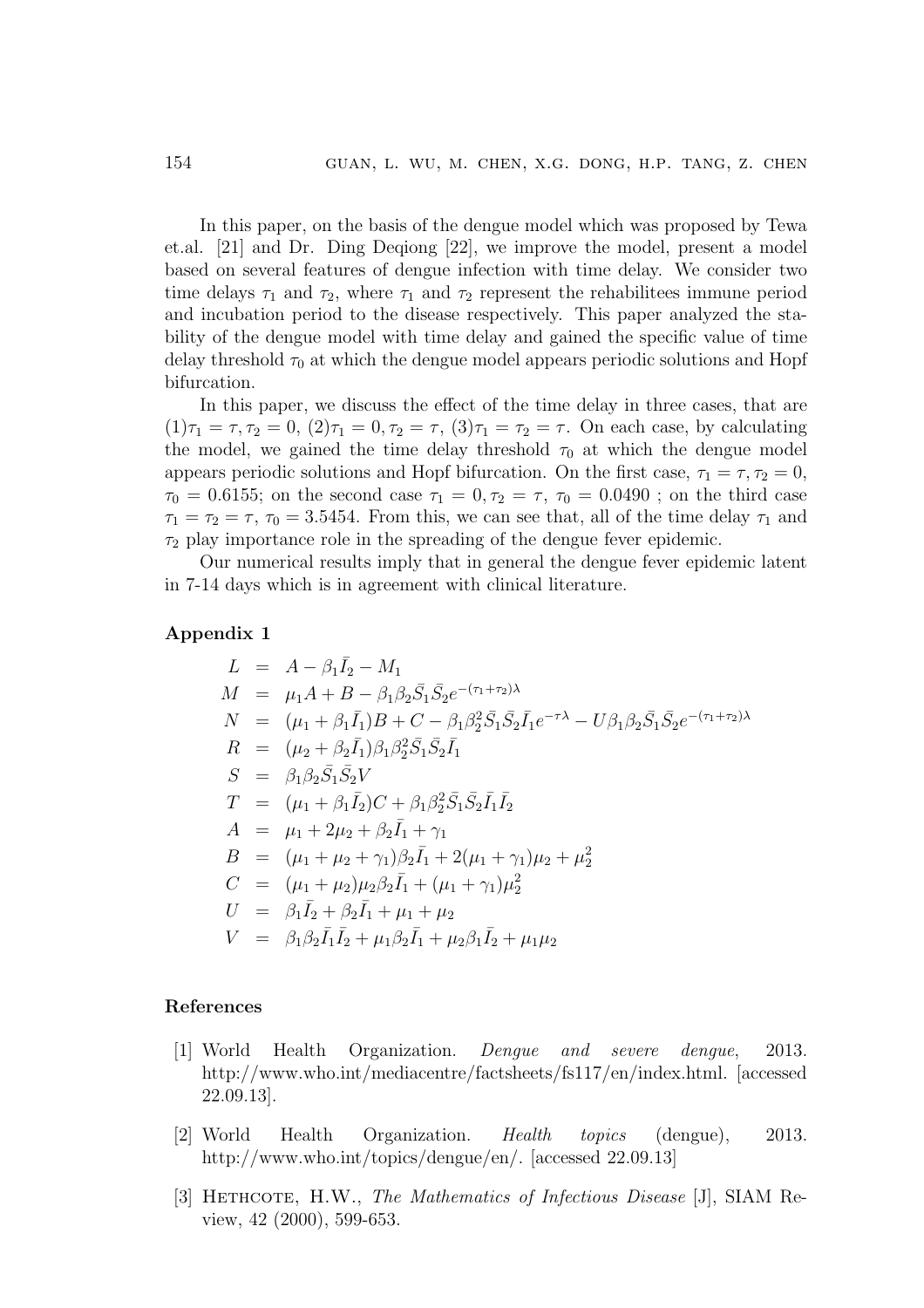the stability and hopf bifurcation of the dengue fever model ...155

- [4] FREEDMAN, H.I., TANG, M.X., RUAN, S.G., Uniform Persistence and Flows near a Closed Positively Invariant Set [J], Journal of Dynamics and Differential Equations, 6 (1994), 583-600.
- [5] Li, M.Y., Graef, J.R., Wang, L., et al., Global Dynamics of a SEIR Model with Varying Total Population Size [J], Mathematical Biosciences, 160 (1999), 191-213.
- [6] Feng, Z., Vealsco-Hernandez, V., Competitive Exclusion in a Vectorhost Model for the Dengue Fever [J], Journal of Mathematical Biology, 1997, 35:523-544.
- [7] Naresh, R., Tripathi, A., Sharma, D., A Nonlinear AIDS Epidemic Model with Screening and Time Delay [J], Journal of the Mathematical Society of Japan, 2011,217:4416-4426.
- [8] McCluskey, C.C., Global Stability for an SIR Epidemic Model with Delay and Nonlinear Incidence [J], Nonlinear Analysis: Real World Applications, 2010, 11:3106-3109.
- [9] MARSDEN, J.E., SIROVICH, L., JOHN, F., Nonlinear Oscillations Dynamical Systems, and Bifurcations of Vector Fields [M], Springer-Verlag, New York, 1997, 4-5.
- [10] KERMACK, W.O., MCKENDRICK, A.G., Contributions to the Mathematical Theory of Epidemics [J], Proceedings of the Royal Society A, A115 (1927), 700-720.
- [11] KERMACK, W.O., MCKENDRICK, A.G., Contributions to the Mathematical Theory of Epidemics [J], Proceedings of the Royal Society A, A138 (1932), 55-83.
- [12] HETHCOTE, H.W., LI, Y., JING, Z., Hopf Bifurcation in Models for Pertussis Epidemiology [J], Mathematical and Computer Modeling, 30 (1999), 29-45.
- [13] Babar, A., Jamil, A., Amjad, A., Rehan, Z.P., Samar, H.K.T., Umar, N., Tariq, S., On the modeling and analysis of the regulatory network of dengue virus pathogenesis and clearance [J], Computational Biology and Chemistry, 53 (2014), 277-291.
- [14] LUNG-CHANG CHIEN, HWA-LUNG YU, Impact of meteorological factors on the spatiotemporal patterns of dengue fever incidence, [J], Environment International, 73 (2014), 46-56.
- [15] TANVI, P., GUJARATI, G.A., Virus antibody dynamics in primary and secondary dengue infections [J], Mathematical Biology, 69 (2014), 1773-1800.